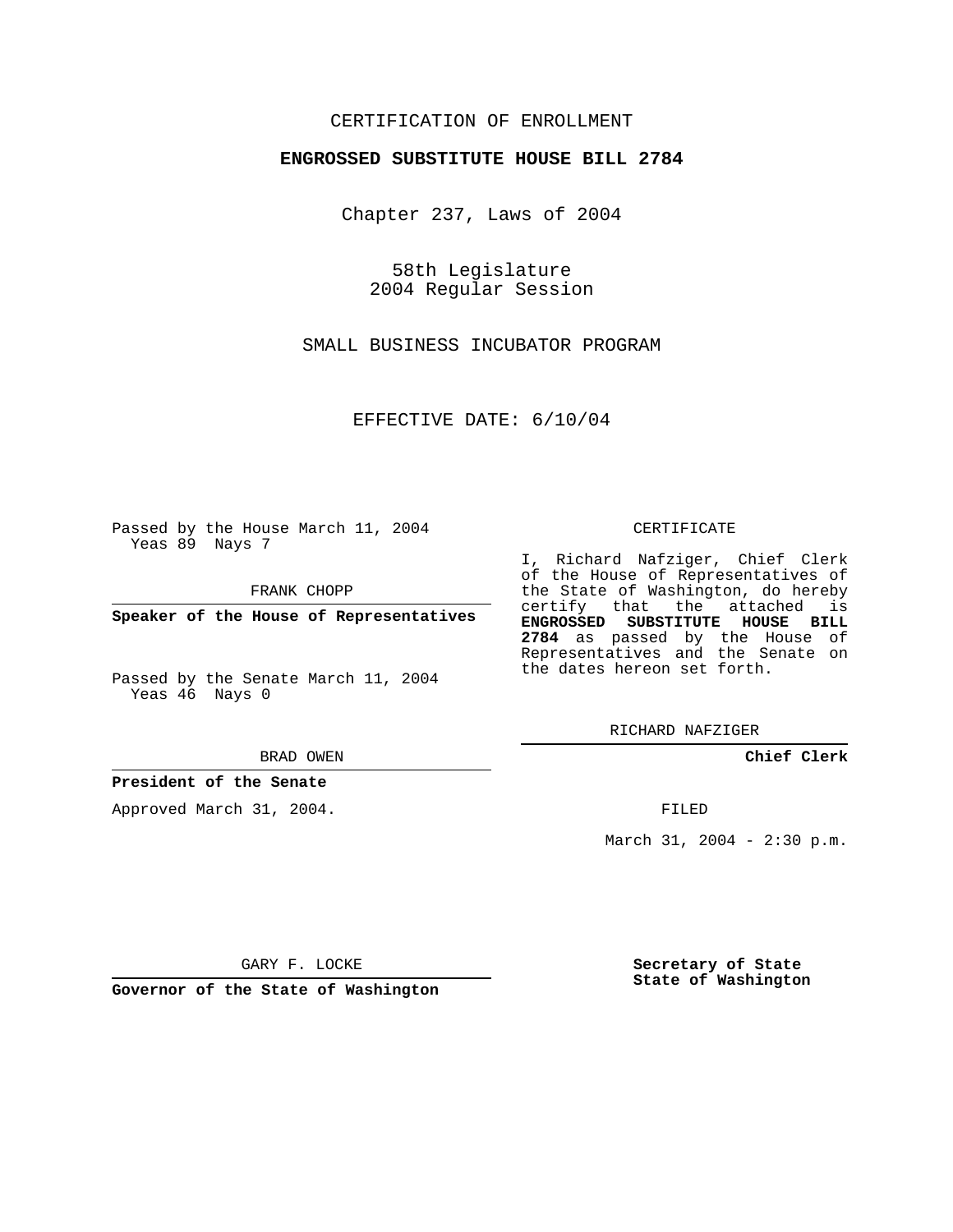# **ENGROSSED SUBSTITUTE HOUSE BILL 2784** \_\_\_\_\_\_\_\_\_\_\_\_\_\_\_\_\_\_\_\_\_\_\_\_\_\_\_\_\_\_\_\_\_\_\_\_\_\_\_\_\_\_\_\_\_

\_\_\_\_\_\_\_\_\_\_\_\_\_\_\_\_\_\_\_\_\_\_\_\_\_\_\_\_\_\_\_\_\_\_\_\_\_\_\_\_\_\_\_\_\_

## AS AMENDED BY THE SENATE

Passed Legislature - 2004 Regular Session

# **State of Washington 58th Legislature 2004 Regular Session**

**By** House Committee on Trade & Economic Development (originally sponsored by Representatives Pettigrew, Skinner, O'Brien, Conway, Hunt, Cooper, Cairnes, Eickmeyer, Jarrett, Sullivan, Kirby, G. Simpson, Ruderman, Hatfield, Moeller, Chase, Kenney, Morrell, Hudgins and Murray)

READ FIRST TIME 02/10/04.

1 AN ACT Relating to the small business incubator program; and adding 2 a new chapter to Title 43 RCW.

3 BE IT ENACTED BY THE LEGISLATURE OF THE STATE OF WASHINGTON:

 NEW SECTION. **Sec. 1.** It is hereby declared to be the policy of the state of Washington to assist in the creation and expansion of innovative small commercial enterprises that produce marketable goods and services through the employment of Washington residents, the use of technology, and the application of best management practices. This policy is to be implemented through the use of small business incubators.

11 NEW SECTION. **Sec. 2.** The definitions in this section apply 12 throughout this chapter unless the context clearly requires otherwise.

13 (1) "Business incubator" means a facility that offers:

14 (a) Space for start-up and expanding firms;

15 (b) The shared use of equipment and work areas;

16 (c) Daily management support services essential to high-quality 17 commercial operations; and

18 (d) Technical assistance.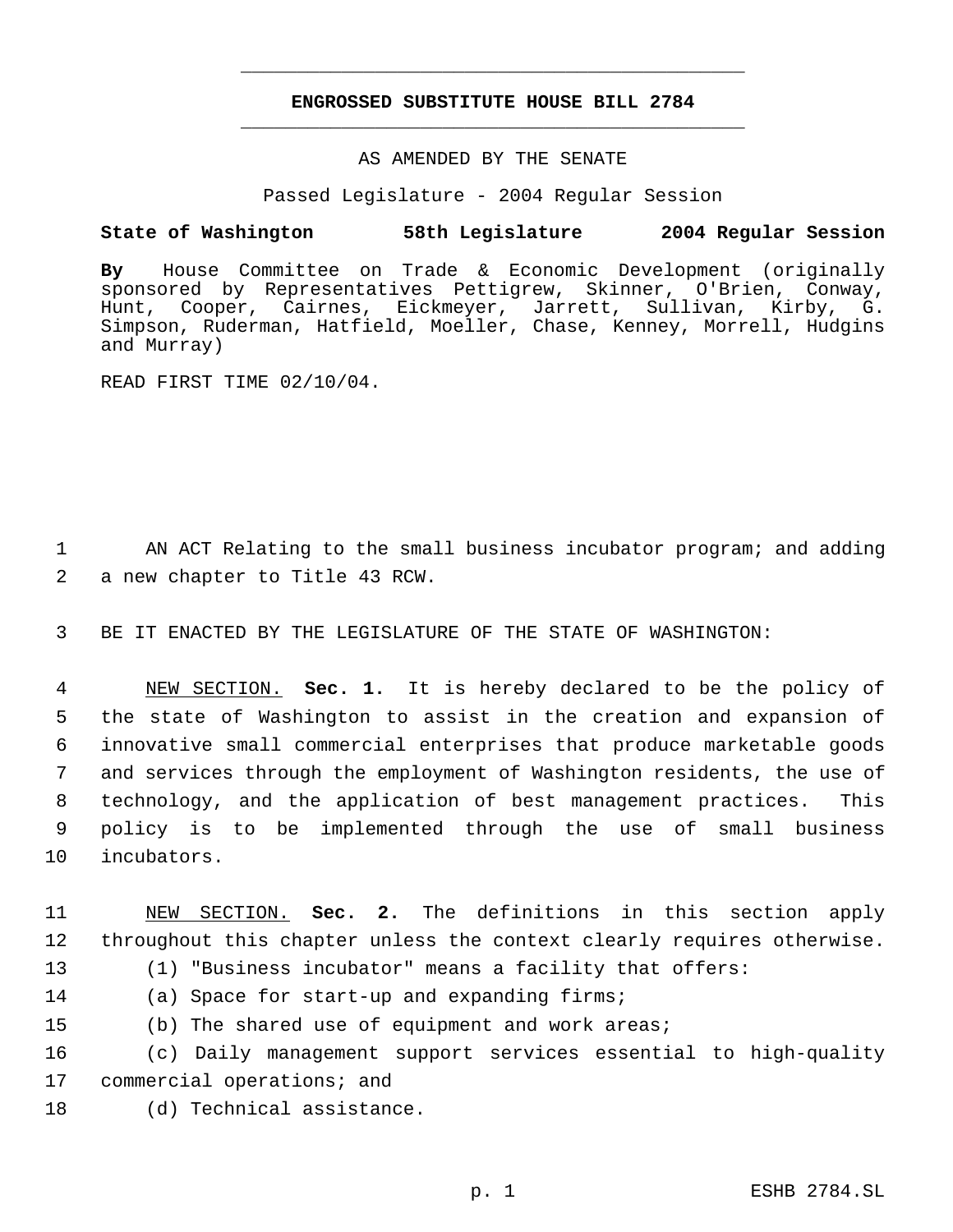(2) "Qualified small business incubator" means an incubator that is:

 (a)(i) Designated as a nonprofit organization under section 501(c)(3) of the internal revenue code, or (ii) consists of a partnership between a designated nonprofit organization under section 501(c)(3) of the internal revenue code and a government or quasi- government agency;

 (b) Focused on developing small businesses in an economically 9 distressed or disadvantaged area; and

(c) Structured around a sound business plan.

 NEW SECTION. **Sec. 3.** (1) The small business incubator program is created in the department of community, trade, and economic development to provide start-up and operating assistance to qualified small business incubators.

 (2) The department shall award grants to qualified small business incubator organizations for:

 (a) Construction and equipment costs, up to a maximum of three 18 million dollars per recipient; and

 (b) Provision of technical assistance to small businesses, up to a maximum of one hundred twenty-five thousand dollars per year per recipient.

(3) The department shall:

 (a) Require a grant recipient to show that it has the resources to complete the project in a timely manner and the state grant is not the sole source of funds;

 (b) Develop, in conjunction with the Washington association of small business incubators, criteria for receipt of grant funds, including criteria related to organizational capacity, community need, 29 and the availability of other economic development resources;

 (c) Accept and receive grants, gifts, and pledges of funds for the support of the small business incubator program, which shall be deposited in the small business incubator account established in section 4 of this act; and

 (d) Integrate the promotion of small business incubators as economic development tools in its strategic plan.